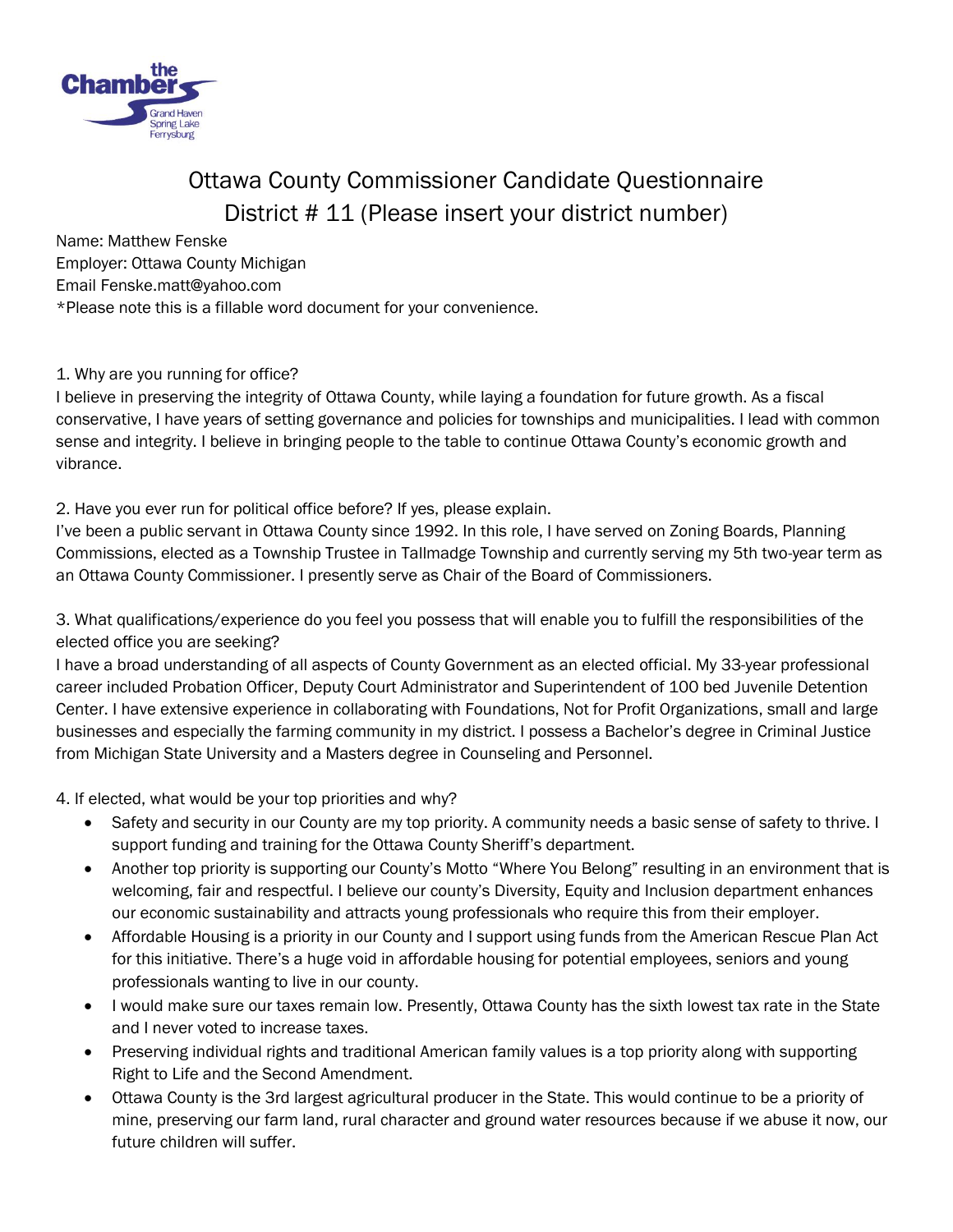5. Ottawa is blessed with diverse economic sectors: agriculture, tourism, industrial and commercial. For each of these, what do you think are the issues they will encounter in the next 2 years? If elected, how will you support each of these sectors?

- Agriculture needs to be preserved and balances with proper zoning and local master planning. I currently chair the Agricultural Preservation Board and will continue to assist farmers in preserving them to perpetuity.
- Tourism is booming in Ottawa County as a destination. I will support the Ottawa County Recreation and Parks Department and will ensure proper funding is used to maintain our previous natural resources. I serve on the State of Michigan Agriculture and Tourism Committee that provides support to local counties. This includes lobbying our state legislature to make policies or enhance laws for the benefit of tourism demands.
- The Industrial and commercial environment is challenging. Their current issue is finding a workforce that needs affordable housing, competitive wages and training. Good schools, safety, leisure activities and a faith-based community provide an atmosphere that is attractive to potential workers. I continue to support these initiatives. I would also support tax incentives to businesses, Payment in Lieu of Taxes (PILT) and Brownfield Development zones where appropriate.

6. Safety for all citizens is a protection we expect. If elected, how will you ensure that the Ottawa County Sherriff's Department, Ottawa County Health Department and Ottawa County Court system equally and fairly provides safety to all residents?

Safety is my number 1 priority. They must have adequate funding and training. I meet with the County Sheriff weekly in my role as Board Chair and I'm a member of the Emergency Management Team resulting in a highly collaborative team to provide services to our county residents. A caring community provides health and human services to all residents. Adequate Funding is a necessity and a safety net for basic needs. Services that include dental, vision and childhood immunizations along with environmental health and food service. I foster grants from local, state and federal organizations that provide sustainable funding to many of our childhood programs including the Miles of 'Smiles mobile dental program. As a commissioner, I actively support all of these safety measures through my voting record. The Ottawa County Court System will be enhanced as the new Family Justice Center is completed. Probate Court, Friend of the Court and other related offices and courts under one roof to provide coordinated and centralized services to residents fairly and equally. I'm a member of the Ottawa County Community Correction Advisory committee whose goal is to improve services in probation, parole and corrections. I'm a strong supporter of the Office of the Public Defender for Ottawa County. I work with this office to ensure the system is fair, cost-effective while simultaneously protecting public safety and accountability.

7. Ottawa County is financially more secure than many other Michigan counties. This is due to previous boards and administrations wisely spending and saving revenues. If elected, what will be your spending priorities for county dollars? I'm fiscally conservative and have a broad understanding of all aspects of County government. County millages are important including the County Mental Health Department. I currently chair this Board and will continue to support this vulnerable sector in our County. Another spending priority would be our 911 central dispatch and our Emergency Management Department. The Sheriff Department is an integral partner in our community. It's one of the most visible and highly managed departments. There is a definite need to build up Broadband in the areas that are underserved. Federal and state funding will assist in the near term along with county dollars. Ground water preservation is also an issue as the growth in Ottawa County continues at its present rate.

8. Ottawa County is one of the fastest growing counties in Michigan, attracting people from many cultures, ethnicities, and lifestyles to support the growth of businesses throughout the county, if elected, how will you support diversity, inclusion and equity at the county level.

I have always and will continue to support all efforts to maintain diversity, equity and inclusion in our community. I collaborate with local business leaders, faith-based organizations and not for profit organizations that support and recognize the value of DEI. Since the 1970's Ottawa County has been a welcoming community to faith-based immigration and seasonal farmworkers. This diversity enhances our community in many ways. I will continue to